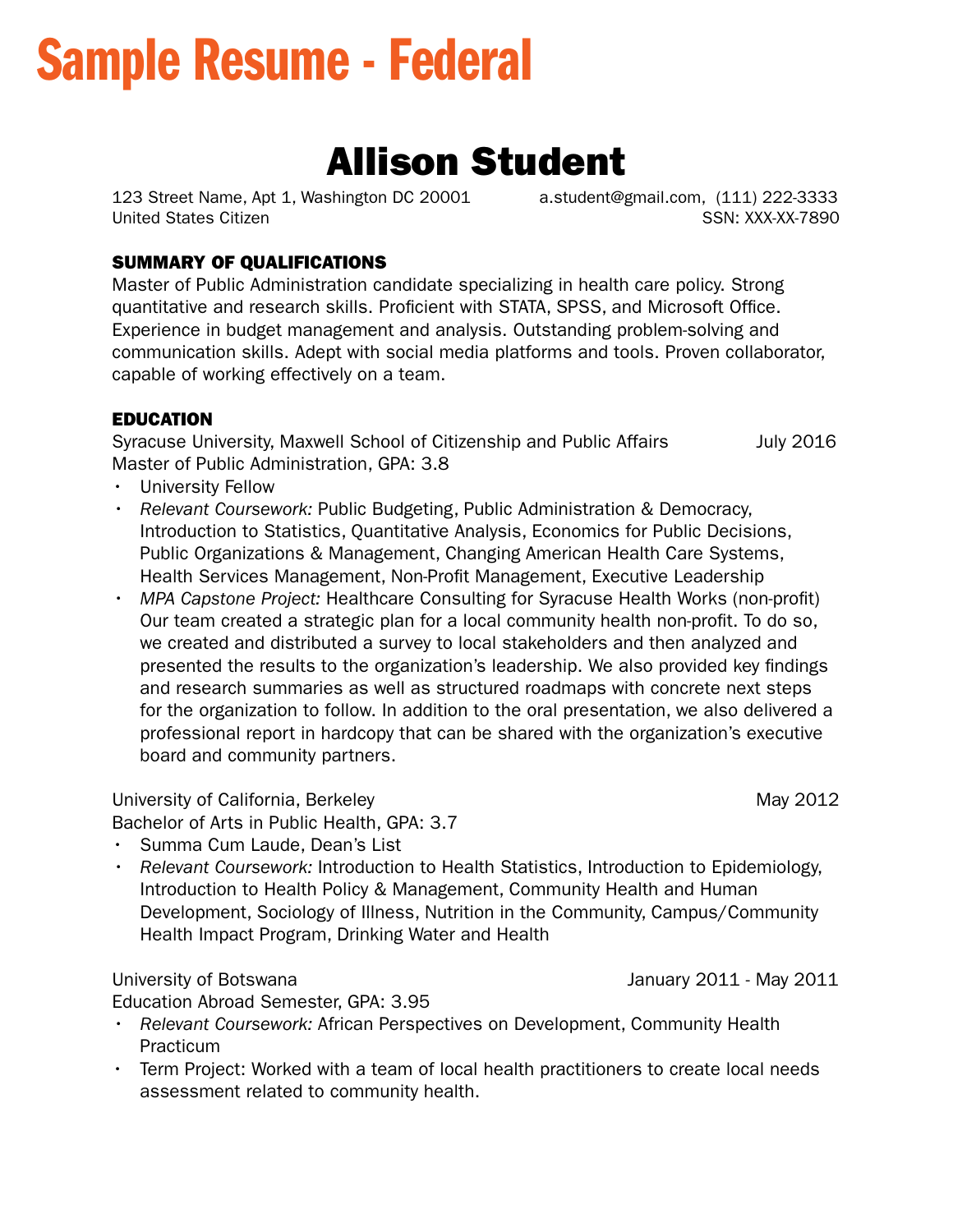# PROFESSIONAL EXPERIENCE

Syracuse University, Center for Policy Research **September 2015** - May 2016 Research Assistant, Health Policy **Accord Accord Policy** Hours: 20/week 426 Eggers Hall, Syracuse, NY 13244 Salary: \$20/hour *Supervisor: Professor John Doe, (315) 111-2222, may be contacted* 

#### RESEARCH & ANALYSIS

- Conducted background literature research for a new study about domestic health insurance options.
- Compiled statistical data on health indicators in the Syracuse area.
- Created publication-ready tables summarizing fndings from a student health survey.

#### ADMINISTRATIVE RESPONSIBILITIES

- Sent a weekly digital newsletter to Maxwell students about upcoming events related to health policy.
- Provided administrative support for a conference on health economics. Booked travel and accomodations for incoming speakers, wrote and printed conference programs, booked rooms on campus, and advertised the event to the campus community.

• Participated in weekly staff briefngs. Provided administrative support to program officers and board members as needed.

*Nutrition and Public Health Fellow* And Account 25/week **Hours: 35/week** 1123 Hospital Drive, Oakland, CA 94612 Salary: \$28,000/year *Kaiser Permanente, Community Health Initiatives September 2012 - August 2013 Supervisor: Jerome Johnson, (510) 654-3210, may be contacted* 

| Berkeley Community Health Program                       | September 2013 - May 2015 |
|---------------------------------------------------------|---------------------------|
| Program Assistant                                       | Hours: 40/week            |
| 678 Water Street, Berkeley, CA 94704                    | Salary: \$40,000/year     |
| Supervisor: Jane Good, (510) 345-6789, may be contacted |                           |

# PROGRAM SUPPORT & DEVELOPMENT

- Responsible for grant writing to secure funding for this non-proft, particularly in the areas of preventative health care and mental health care.
- Assisted in community outreach efforts aimed at publicizing the clinic's programs and services to our target service population of Bay Area homeless, those who are uninsured or under-insured, and those living with HIV/AIDS.
- Prepared annual budget documents for presentation to the Board of Directors, complete with analysis and recommendations.

12 Zellerbach Street, Berkeley, CA 94720 Salary: \$9/hour *University of California, Berkeley* September 2011 - May 2012 *Multicultural Student Program Intern* and the state of the Hours: 10/week *Supervisor: Jeannie Gray, (510) 456-7890, may be contacted* 

- support as well as diversity education on campus.
- $\cdot$  Held weekly office hours for minority students in need of peer mentoring.

# ADMINISTRATIVE RESPONSIBILITIES

Department of Health and Human Services *June 2011* - August 2011 Supervisor: Tom Service, (000) 111-2222, may be contacted Grade Level: GS - 03 *Hours: 40/week 200 Independence Avenue, SW, Washington, DC 20201 Salary: \$10/hour* 

# EDUCATION & COMMUNITY OUTREACH

• One-year fellowship in nutrition education and counseling. Worked with a team of four fellows and two nutritionists to develop and implement nutrition workshops in local

K-12 schools.

• Personally managed curriculum development for grades 5-8. Wrote and edited programs and local summer camps.

workbooks on nutrition education for these grades to be used in local public school

#### ADMINISTRATIVE RESPONSIBILITIES

- Office.
- 

• Answered phones and managed incoming mail at the Community Health Initiatives

• Attended a weekly fellows meeting and pitched new training exercises to supervisors.

# STUDENT SUPPORT & PROGRAMMING

• Helped plan and implement programs and events related to multicultural student

#### COMMUNICATIONS

- Managed the Multicultural Student Program's Twitter and Instagram accounts.
- Advertised Mutlicultural Student Program events to the campus community.
- Wrote two editorials published in the *Daily Californian*.

**Summer Intern** 

#### PROGRAM SUPPORT

- Wrote and analyzed reports and metrics.
- Composed and revised memos and press releases.
- Created data visualizations for distribution to external partners.

# ADMINISTRATIVE RESPONSIBILITIES

• Sorted mail, routed agenda for weekly staff meeting, and prepared copies and faxes

- as needed.
- Answered letters with general questions from the public.

University of California Berkeley, Main Library **Frank Communist Containery 2010** - May 2012 *Work-Study Assistant Assistant Phone <b>Election Phone <i>Election Collection Assistant Assistant Assistant Assistant Assistant Assistant Assistant Assistant Assistant Assistan* 

1 Campus Drive, Berkeley, CA 94720 Salary: \$12/hour

*Supervisor: Emily Banks, (023) 455-9999, may be contacted*